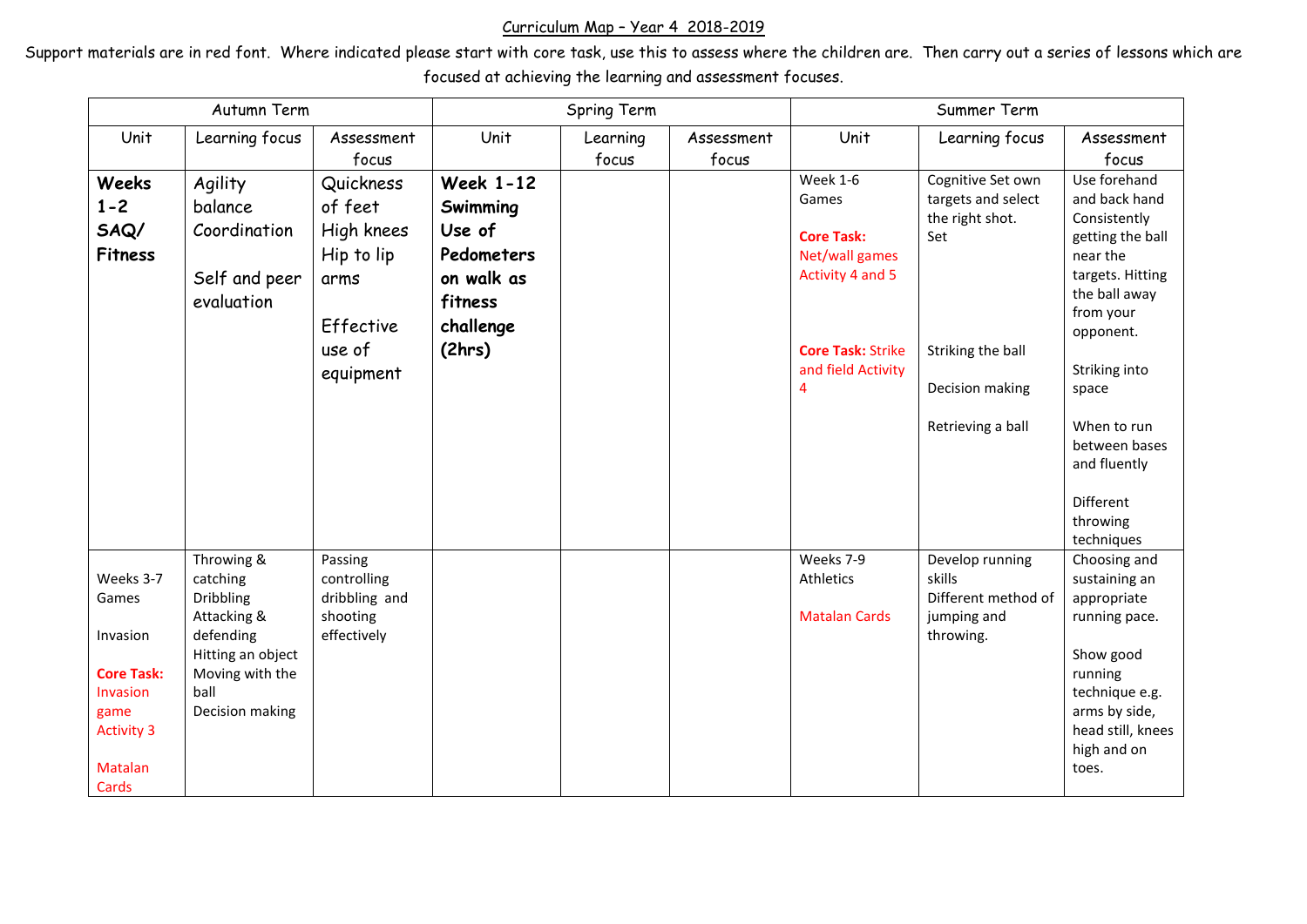## Curriculum Map – Year 4 2018-2019

Support materials are in red font. Where indicated please start with core task, use this to assess where the children are. Then carry out a series of lessons which are focused at achieving the learning and assessment focuses.

|                   |                        |                  |  |                | Show good<br>throwing and |
|-------------------|------------------------|------------------|--|----------------|---------------------------|
|                   |                        |                  |  |                | jumping<br>techniques     |
| Weeks 8-10        | <b>Balance control</b> | Performing       |  |                |                           |
| Gym               | cooperation            | variety of       |  |                |                           |
|                   | communication.         | actions on basic |  |                |                           |
| <b>Core Task:</b> |                        | apparatus        |  |                |                           |
| <b>Gymnastics</b> | Creativity             |                  |  |                |                           |
| <b>Activity 7</b> | Imagination            | Work with a      |  |                |                           |
| and $8.$          |                        | partner          |  |                |                           |
|                   |                        | Devise a         |  |                |                           |
|                   |                        | partner          |  |                |                           |
|                   |                        | sequence         |  |                |                           |
|                   |                        | showing          |  |                |                           |
|                   |                        | changes in level |  |                |                           |
|                   |                        | and direction    |  |                |                           |
|                   |                        | with fluency.    |  |                |                           |
| Dance             | Collaborate and        | To be able to    |  | Weeks 8-12     |                           |
| Weeks 10          | communicate.           | remember and     |  | <b>O&amp;A</b> |                           |
| onwards           |                        | perform a made   |  |                |                           |
|                   | Use different          | up dance.        |  |                |                           |
| <b>Core Task:</b> | shapes, speeds         |                  |  |                |                           |
| Dance             | and levels.            | Understand and   |  |                |                           |
| <b>Activity 6</b> |                        | show floor       |  |                |                           |
| (Make and         | Create small           | patterns and     |  |                |                           |
| perform a         | repeated               | repeated         |  |                |                           |
| dance with        | different              | movement         |  |                |                           |
| 3 sections.)      | phrases.               | patterns         |  |                |                           |
| <b>Matalan</b>    | Work with a            | Clear beginning  |  |                |                           |
| card 6            | partner and small      | middle and end   |  |                |                           |
| shapes            | group.                 |                  |  |                |                           |
| patterns &        |                        | Create a short   |  |                |                           |
| pathways.         |                        | dance phrase     |  |                |                           |